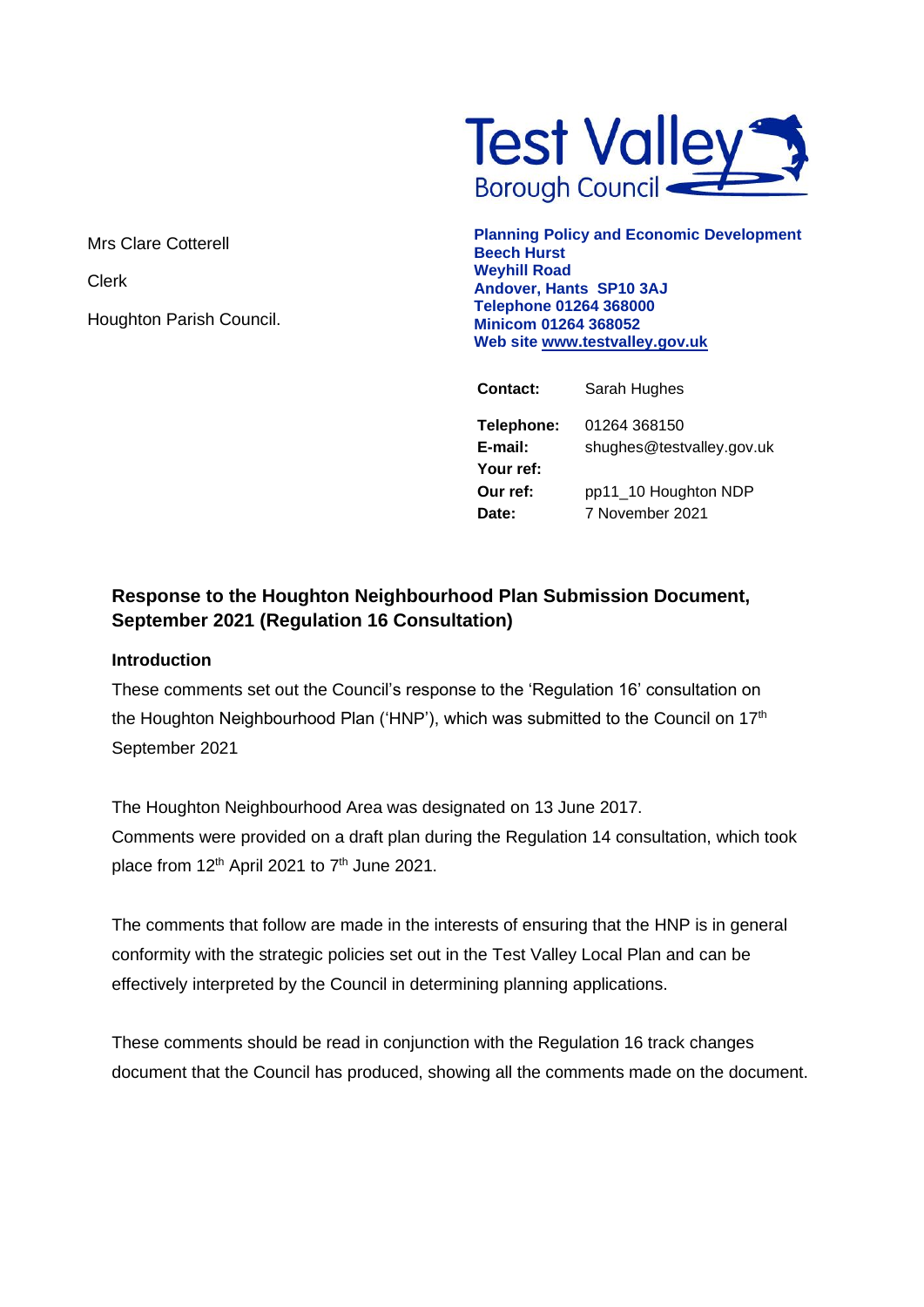The Council recognises the efforts that have gone into the Houghton Neighbourhood Plan and the amount of community consultation that has taken place to shape the plan into its current form.

#### **The Basic Conditions**

The basic conditions are set out in paragraph 8(2) of Schedule 4B to the Town and Country Planning Act 1990 as applied to Neighbourhood Development Plans by section 38A of the Planning and Compulsory Purchase Act 2004. They state that a draft Neighbourhood Plan meets the basic conditions if it:

(a) has regard to national policies and advice contained in guidance issued by the Secretary of State.

(b) has special regard to the desirability of preserving any listed building or its setting or any features of special architectural or historic interest that it possesses.

(c) has special regard to the desirability of preserving or enhancing the character or appearance of any conservation area.

(d) contributes to the achievement of sustainable development,

(e) is in general conformity with the strategic policies contained in the development plan for the area of the authority (or any part of that area),

(f) does not breach, and is otherwise compatible with, EU obligations,

The Council considers that some changes are needed to ensure that the Neighbourhood Plan meets the Basic Conditions as required by regulations. These changes will ensure that the draft plan is in general conformity with the strategic policies of the Test Valley Local Plan (Condition e), that it has regard to national policy and guidance (Condition a), and that it will contribute to the achievement of sustainable development (Condition d).

The Council considers that the plan in its current form does meet part f) of the Basic Conditions which require that it does not breach and is otherwise compatible with EU obligations.

It is considered that the suggested changes can be made to the plan without additional consultation being needed as they retain the general direction of the policies in the plan, but make changes, primarily to ensure clarity for the decision maker and make the document easier to use.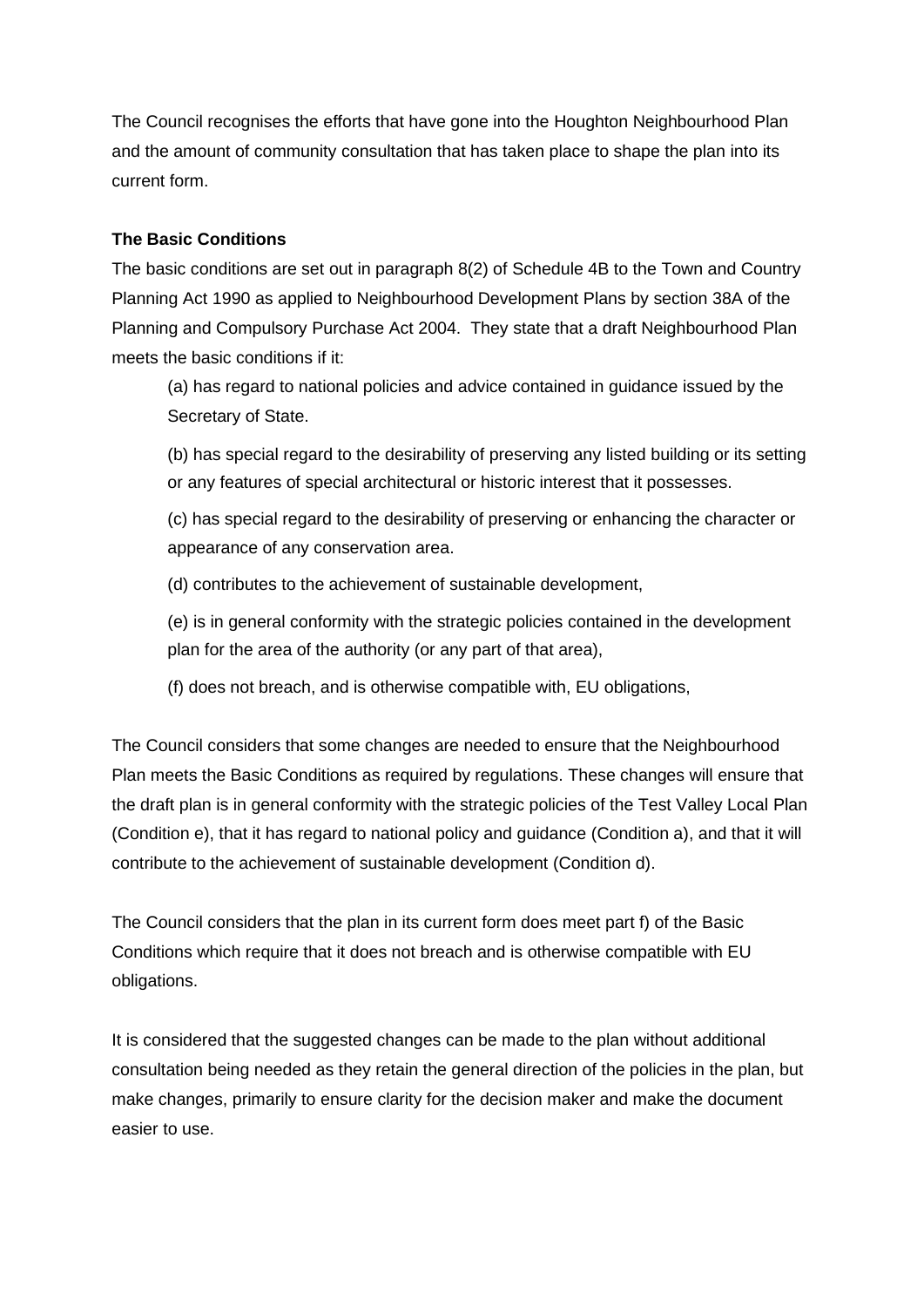#### **Submission of the Draft Neighbourhood Plan**

The draft neighbourhood plan was submitted to the Council on 17<sup>h</sup> September 2021 and commenced its 6-week public consultation on  $27<sup>th</sup>$  September until  $9<sup>th</sup>$  November 2021.

Test Valley Borough Council, as local planning authority, has considered the submitted plan and is satisfied that it complies with all of the relevant statutory requirements set out in paragraph 6 of Schedule 4B of the Town and Country Planning Act 1990 (as amended).

The submitted plan is accompanied by a Basic Conditions Statement and a Consultation Statement. The supporting evidence base documents can be found at Neighbourhood Development - [Houghton Parish Council](https://www.houghtonparishcouncil.org/community/houghton-parish-council-13622/neighbourhood-development/) 

#### **Strategic Environmental Assessment (SEA)**

Natural England, Environment Agency and Historic England, as statutory consultation bodies under Regulation 9 of the SEA Regulations, were consulted by the Council on an SEA screening determination between 5<sup>th</sup> November and 11<sup>th</sup> December 2019. All three bodies agreed with the screening determination of the Council that the HNP is not likely to have significant environmental effects and therefore an SEA is not required.

#### **Habitats Regulations Assessment (HRA)**

Test Valley Borough Council issued an HRA screening determination concluding that the HNP would have no likely significant effects upon European designations alone or in combination and no appropriate assessment is currently required. This is supported by the response from Natural England.

#### **Test Valley Local Plan.**

The Test Valley Local Plan was formally adopted by the Council in January 2016, and provides a positive and flexible overarching planning policy framework for the Borough the period up to 2029. A number of the policies in the Core Strategy are particularly relevant to the Houghton area and draft HNP.

Policy COM2, 'Settlement Hierarchy identifies the settlements where sustainable development will take place in the Borough. Houghton is within the 'rural villages' designation. The scale of development in the rural villages is limited to development within the settlement boundary of the village. Development may also come forward from windfalls,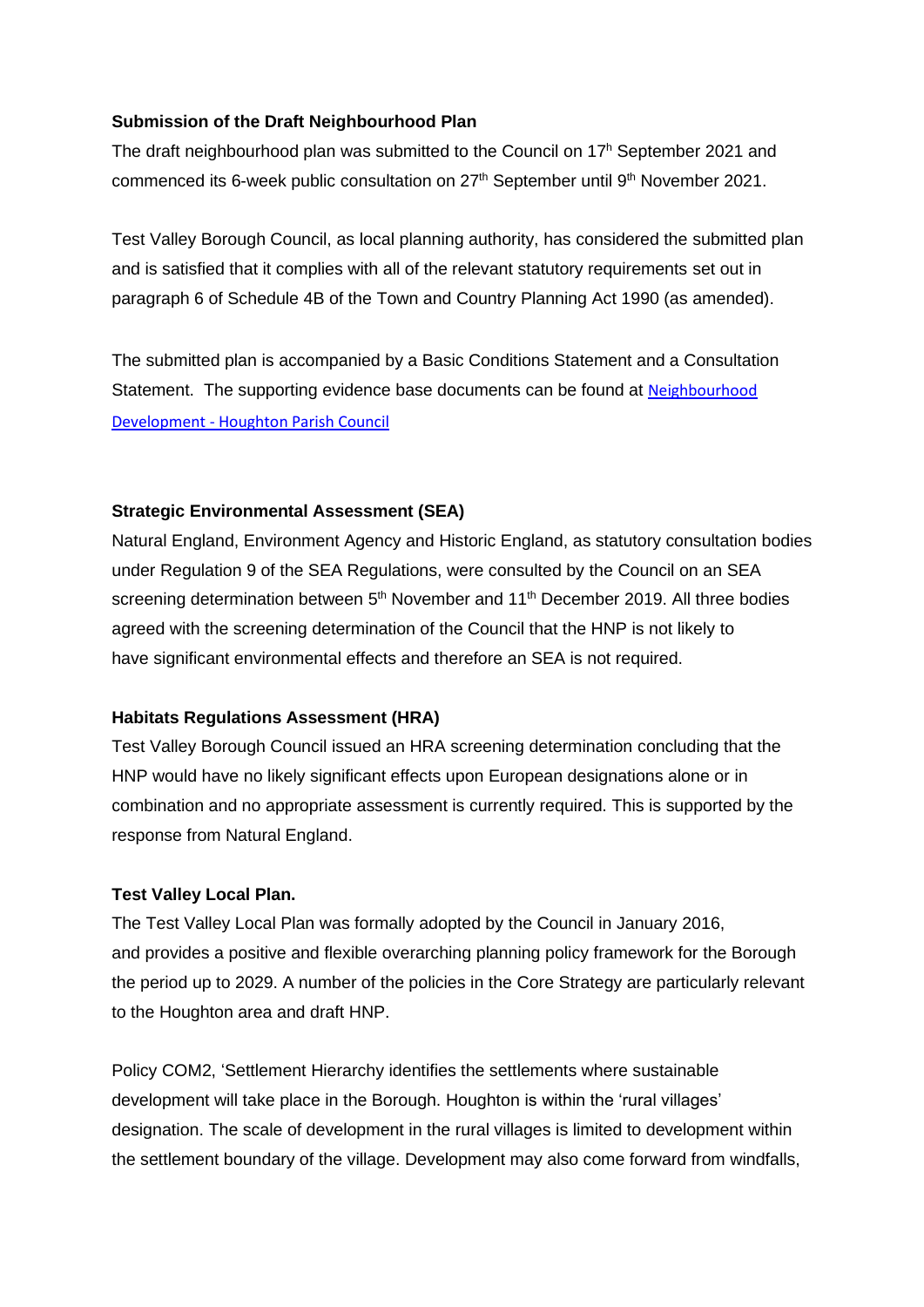rural affordable housing sites, replacement dwellings, small business uses, the reuse of buildings and community led development, which could be delivered through a Neighbourhood Plan.

The housing requirement for the Borough is split into two parts, with Houghton in Northern Test Valley along with Andover. This is further split into a housing requirement for Andover and the remaining Northern Rural Test Valley for which the minimum annual requirement is 36 new homes per year.

Policy COM9 is also of relevance as it concerns Community Led Development. This policy allows for community led development with or without a Neighbourhood Plan, and the supporting text acknowledges that where Neighbourhood Plans are produced, that they should be referred to evidencing the community support for a scheme.

The following policies are the relevant Strategic Local Plan Policies that the Neighbourhood Plan needs to be in conformity with:

- Policy COM1: Housing Provision 2011 2029
- Policy COM2: Settlement Hierarchy
- Policy COM7: Affordable Housing
- Policy COM8: Rural Exception Affordable Housing
- Policy COM14: Community Services
- Policy COM15: Infrastructure
- Policy LE10: Retention of employment land and strategic employment sites
- Policy E1: High Quality Development in the Borough
- Policy E2: Protect, Conserve and Enhance the Landscape Character of the Borough
- Policy E3: Local Gaps
- Policy E5: Biodiversity
- Policy E6: Green Infrastructure
- Policy E7: Water Management
- Policy E9: Heritage
- Policy LHW1: Public Open Space
- Policy T1: Managing Movement
- Policy T2: Parking Standards

The Local Plan also contains other non-strategic policies which may be relevant to the HNP. These include: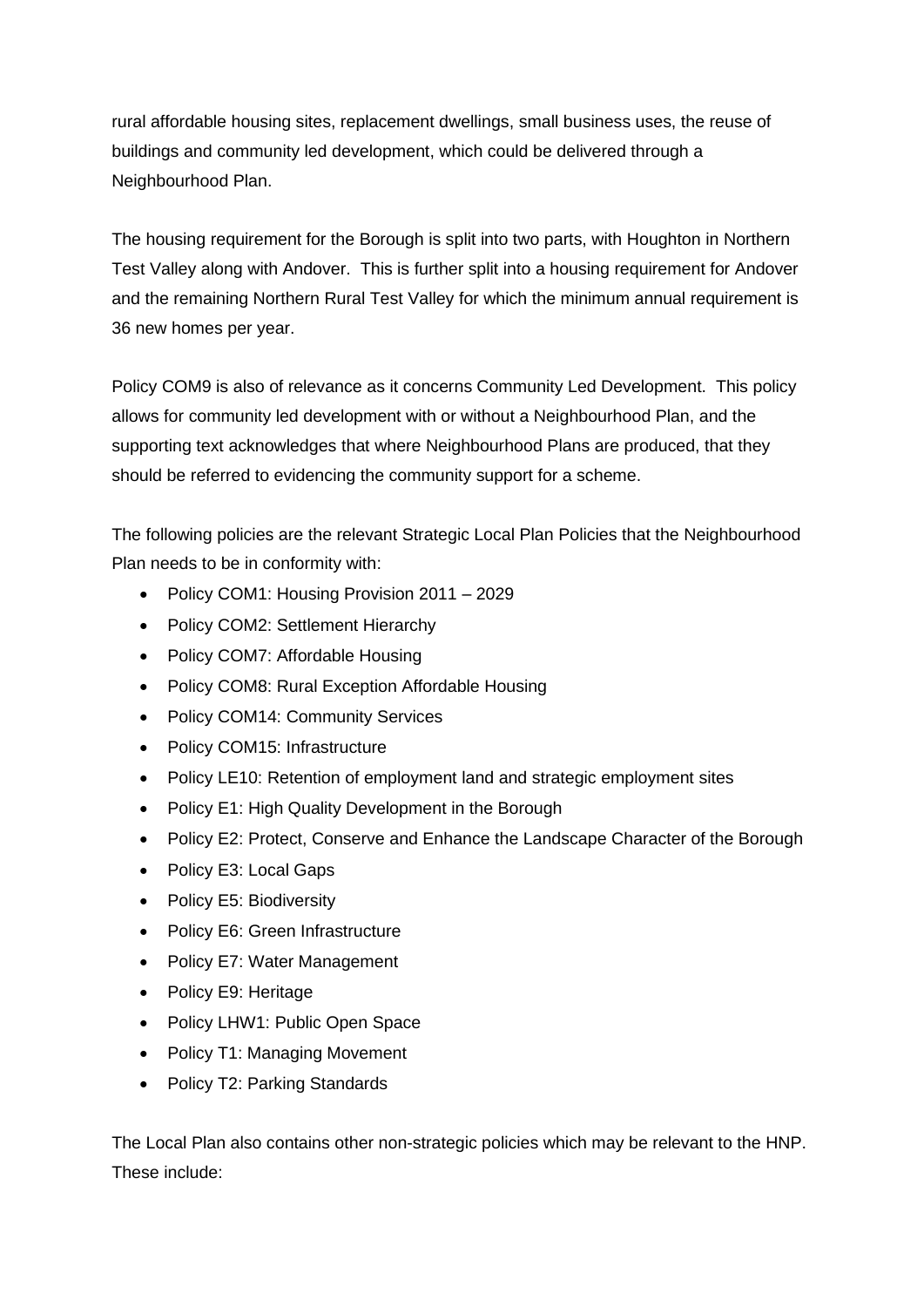- Policy COM9: Community Led Development
- Policy COM10: Occupational Accommodation for Rural Workers in the Countryside
- Policy COM11: Existing Dwellings and Ancillary Domestic Buildings in the **Countryside**
- Policy COM12: Replacement Dwellings in the Countryside
- Policy COM13: Gypsies, Travellers and Travelling Showpeople
- Policy LE16: Re-Use of Buildings in the Countryside
- Policy LE17: Employment Sites in the Countryside
- Policy LE18: Tourism
- Policy E8: Pollution
- Policy LHW4: Amenity
- Policy CS1: Community Safety
- Policy ST1: Skills and Training

## **HOUGHTON NEIGHBOURHOOD PLAN**

#### **Section 1 –Setting the Scene**

This section gives an overview the format of the plan and sets out the national and local planning policy context.

#### **Section 2 –Houghton Neighbourhood Area**

This section gives an overview of the Parish to give the reader a better understanding of the area and what gives its sense of place, and includes maps showing the designated area, Flood Zones, SSSI's and SINCS and the Conservation Area.

Houghton Lodge registered park and garden is mentioned in para 2.17, and it would be helpful if this was shown on Plan 4. TVBC can help with this map.

#### **Section 3 – Vision and Objectives.**

The HNP contains a vision and 11 objectives which are split into the following topics:

Community, Built environment, Natural Environment and the delivery of the Plan. The policies and recommendations in the plan all relate to the 11 objectives that follow the vision statement.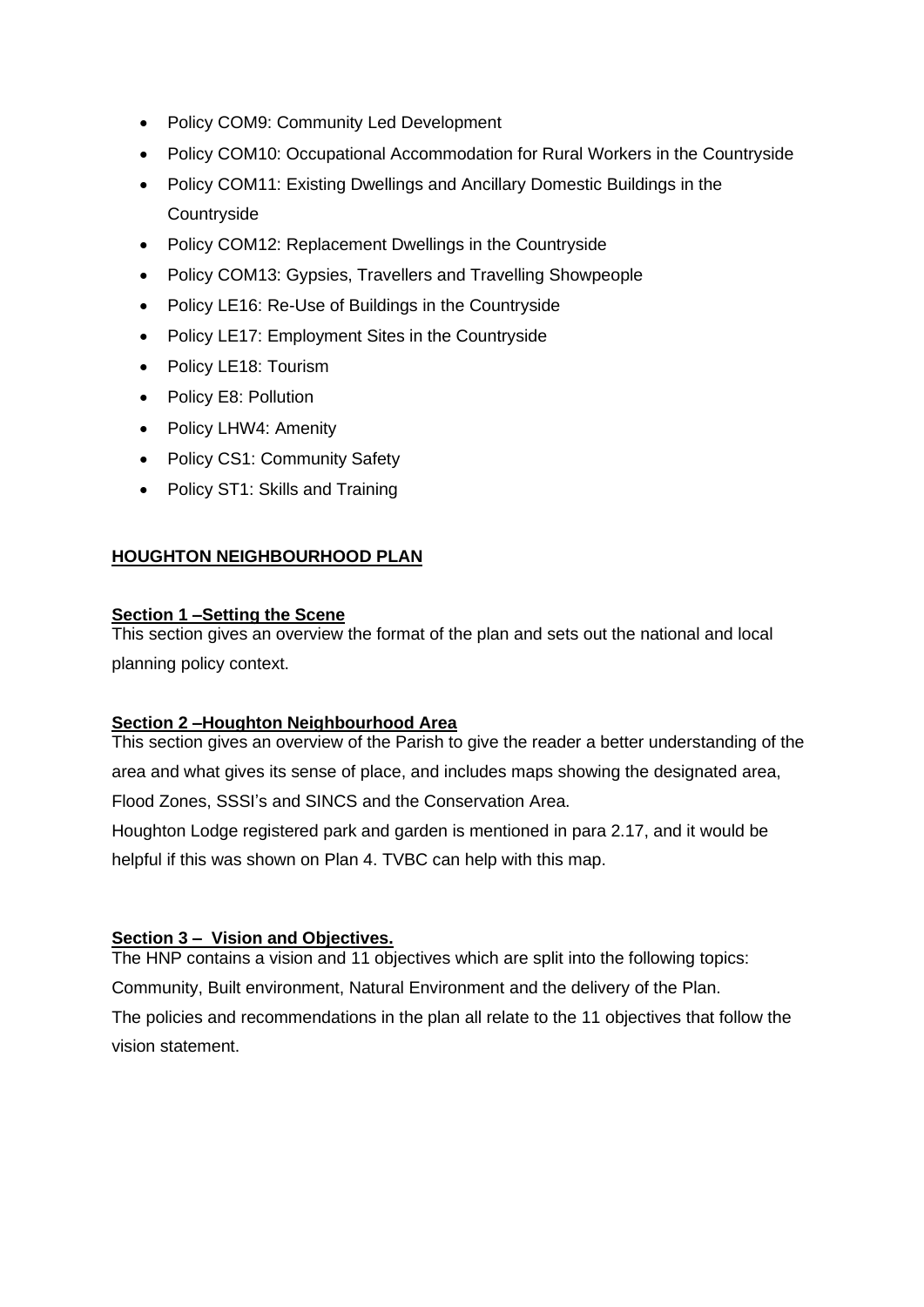#### **Plan Layout**

The policies in the plan have been divided into five groups – Sustainable Development, Community, Built Environment, Natural Environment and the delivery of the Plan. This division makes sense and makes the plan easy to navigate.

# **Section 4 – Sustainable Development Policy**

This section contains one policy and supporting text.

## **Section 5 – Community Policies**

This section contains two polices and supporting text.

#### HTN2

The following text would benefit from the addition shown in bold.

*Development involving the loss of the community services, facilities and recreational open space listed below and shown on Plan 5*

#### HTN3

The following text would benefit from the addition shown in **bold** and the deletion shown in strikethrough.

*New housing development should provide dwellings of a type and size that meets the latest assessment of local needs. This includes predominantly providing dwellings with 2- and 3 bedrooms to meet the need for smaller propertiesy. Larger dwellings will only be supported where there is up-to-date evidence of a local need for such homes.*

#### Paragraph 5.10

A scheme of up to 10 dwellings would not provide any AH unless on a rural exception site.

#### **Section 6- Built Environment Policies**

This section contains two polices and its supporting text.

Paragraph 6.3

*'Appendix B'* This could now refer to the National Design Model code, which has recently been published.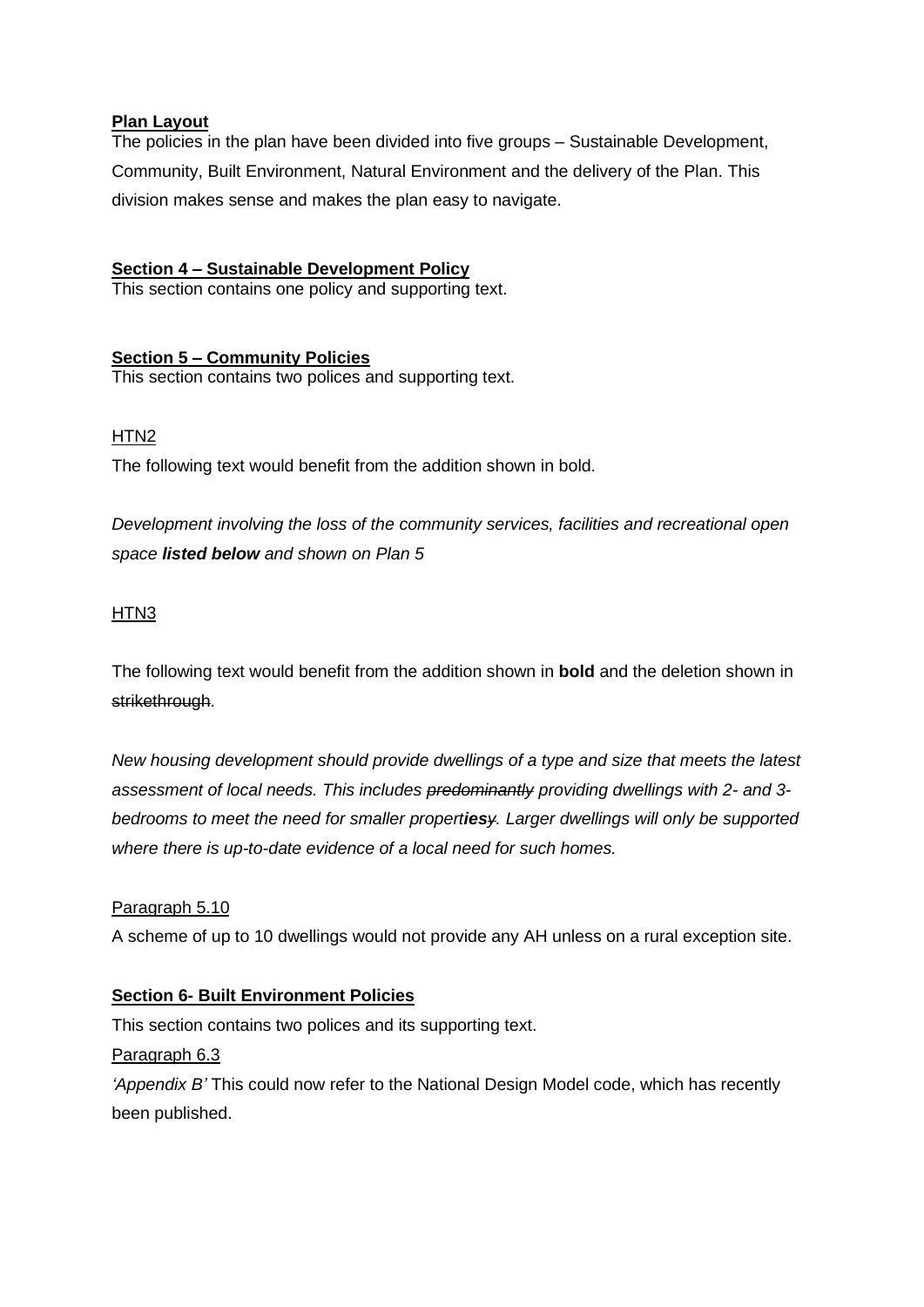#### Table 2 – Key Characteristics

This section would benefit from photographs of the types of features indicated in the text. This will help with the clarity of the table, as it will be clear what is locally distinctive. In *'Plot Size'* What do 'sizeable gardens' mean in practice?

#### Policy HTN5

The second half of the policy would benefit from being in a separate policy for nondesignated heritage assets. The policy only needs to identify the assets, and once identified the Local Plan Heritage Policies will apply.

#### Plan 6

A clearer map would be helpful.

#### **Section 7 – Natural Environment Policies**

This section contains four polices and its supporting text.

#### HTN6

Bullet 4. *'provides for any impacts to be satisfactorily mitigated by a landscaping scheme which is itself acceptable*.' Acceptable to whom?

# HTN9

*'of biodiversity value.'* The majority of land will have a biodiversity value, whether it be a high or a low value . How will this be measured?

#### Para 7.25

*'Bullet 1 - 'of biodiversity value.'* The majority of land will have a biodiversity value, whether it be a high or a low value . How will this be measured? *Bullet 6 - 'designated and non designated heritage assets'* Add designated and non designated to the text for clarity.

#### **Appendix B - Design Components**

This section contains a list of the design components that should be taken into consideration when designing a scheme.

This section could be removed as it has been superseded by the national design model, which applicants should now take into account.